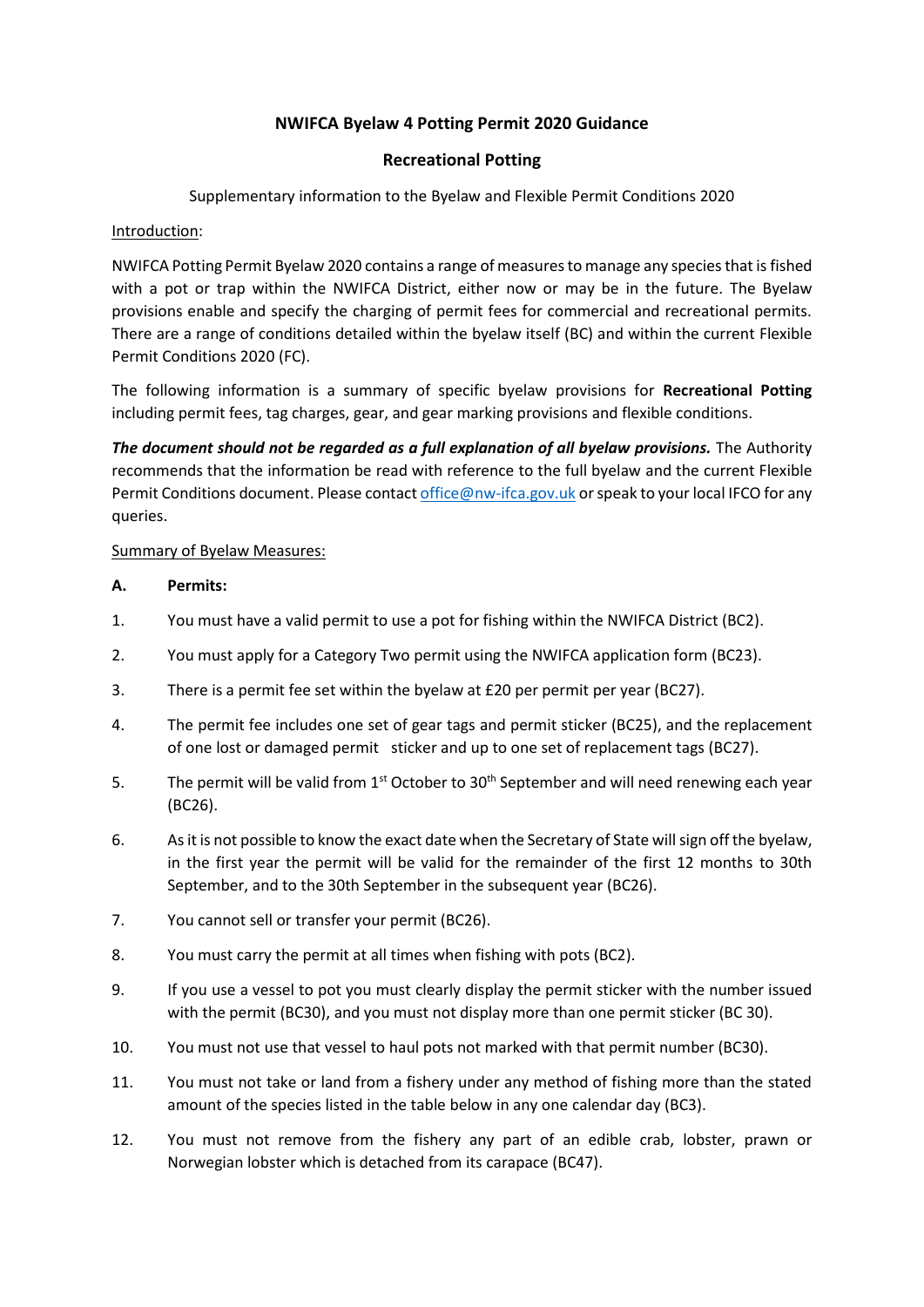#### **B. Pots:**

- 1. You are limited to 5 pots (BC42).
- 2. You must not use any keep pot, container or other device to store specified species in the sea or in an estuary and any specified species removed from the fishery must be landed within 24 hours of capture (BC5).
- 3. You must not use a pot to fish for a specified species unless the pot is of a design defined in the flexible permit conditions (BC29).

### **C. Gear Tags:**

- 1. You must not set a pot that does not have a NWIFCA issued tag fitted (BC 43) otherwise it may be confiscated.
- 2. Gear tags will be issued with your permit and permit sticker (BC25).
- 3. Tags will be numbered sequentially.
- 4. You should report any tags that are lost to NWIFCA.
- 5. To obtain a set of replacement tags in the event that a tag is lost, you must submit a written request to the Authority (BC44).
- 6. If you find a lost tag you must return it to NWIFCA within 48 hours (BC45). Do not use it on any pots (BC43).

Table 1: maximum daily quantities of animals to be taken or landed in any one calendar day

| <b>Specified Species</b> | <b>Maximum Daily</b> |     |
|--------------------------|----------------------|-----|
|                          | Quantity             |     |
| Lobster                  | 1 individual         | and |
| Edible crab              | Combined total       | and |
| Spider crab              | of 5 individuals     |     |
| Velvet swimming crab     |                      |     |
| Whelk                    | 50 individuals       | and |
| Norwegian lobster        | 50 individuals       |     |

#### **D. Marking Gear:**

- 1. You must use a dahn or a buoy to mark the site of your pots set in strings, with a dahn or buoy at each end of the string (BC31).
- 2. If pots are set individually you must use a dahn or buoy to mark each individual pot (BC31).
- 3. Each dahn or buoy must be legibly marked with your permit number (BC32).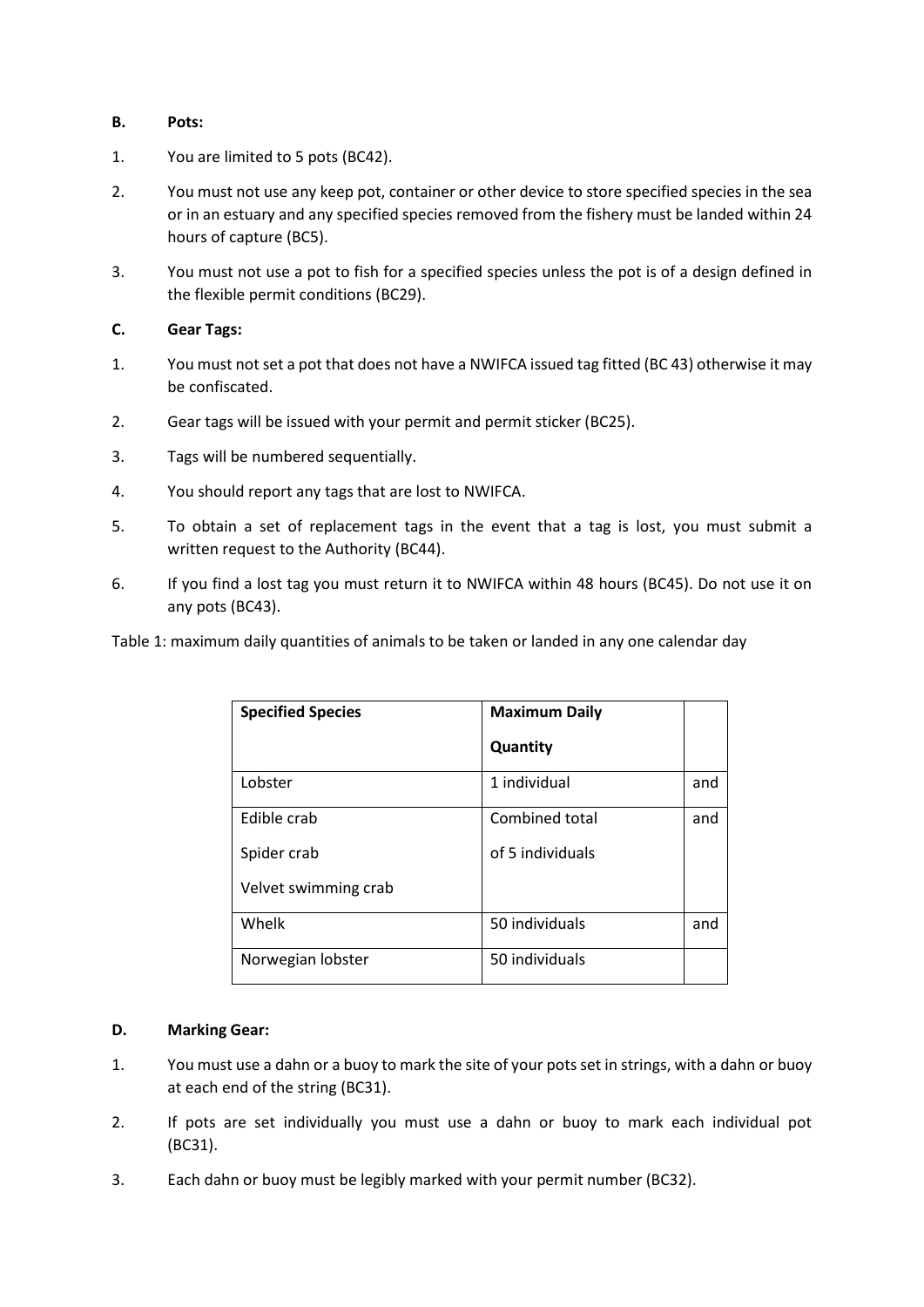- 4. Each dahn flag must stand at least one metre above the surface of the sea (BC33).
- 5. When using buoys only, each buoy must be red, yellow or orange with a minimum circumference of 84cm (BC34).
- 6. Your gear must be correctly marked during any period it is in the water (BC35).

#### **E. Returns:**

- 1. The NWIFCA may require you to submit monthly returns. If so you will be notified in advance. You must then send NWIFCA correct landings returns using the NWIFCA forms by 15<sup>th</sup> of each month (BC37).
- 2. You must complete and return a Nil Return if you do not fish in that month (BC37).

## **F. More than one person on a boat:**

1. During a fishing trip in which a vessel is used by more than one person to fish, the combined total that may be removed from the fishery or retained on board by all the persons onboard, remains as in the table above (BC46).